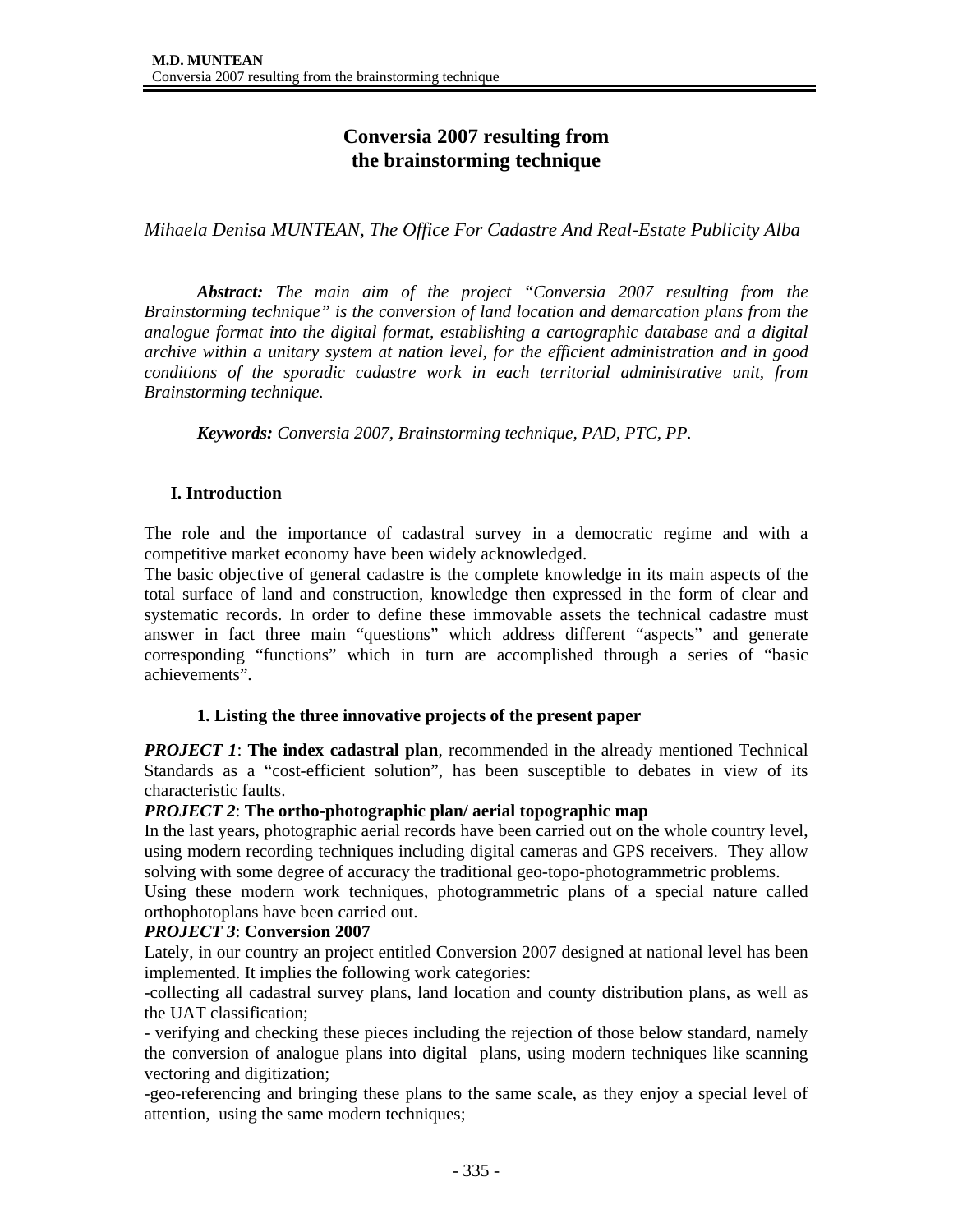-setting up a database of vector data and exporting the files;

-drawing up the final documentation.

The cadastral survey plan of a UAT is meant to be completed through the assembling of these confirmed, acknowledged pieces in order to be adequately accurate to some exigencies. Naturally the UAT should be precisely outlined in order to serve as a parameter criterion for the activities of this project.

#### **II. Documenting the chosen innovative topic The chosen topic is Conversion 2007**

### 1. THE GENERAL OUTLINE OF THE PROJECT

#### 1.1. The objective of the project

The plans of land location and demarcation of buildings are carried out with a view to a non-final registration in the land book of the juridical deeds and facts concerning lands and constructions situated on an administrative-territorial unit for which there are no final documents in the general cadastre. Over the years, several normative documents, technical norms and instructions have been elaborated and published which have regulated the contents and the method for drawing up the cadastral documentation.

### 1.2. The Aim of the Project

The main aim of the project is the conversion of land location and demarcation plans from the analogue format into the digital format, establishing a cartographic database and a digital archive within a unitary system at nation level, for the efficient administration and in good conditions of the sporadic cadastre work in each territorial administrative unit.

Furthermore, another goal is the increase in efficiency of the logistics for providing cadastre information.

The graphic support for the specific cadastre documentation consists of the existing cartographic documentation, ortho-photographic plans, topographical and cadastre plan, topographical plans for old land books done on the scale of 1:500-1: 5760. In the project, these plans will be scanned, geo-referenced and archived in a unitary structure pre-established by the National Agency for Cadastre and Real-Estate Publicity.

The final products that are to be issued to the beneficiary are:

- a) PDF files resulted from the process of scanning of PAD documentations;
- b) CP files which have been introduced into the database;
- c) The MDB file which contains the database in PersonalGeoDatabase format (ESRI);
- d) The raster data obtained through scanning and geo-referencing the cartographic material (TIF and TFW files) ;
- e) The data in vector format furnished to the issuer by OCPI and or data resulting from the vectoring process of the existing plans.

The aim of the present preliminary Report is identifying the critical aspects of the project and activating the beneficiaries (OCPI) in order to implement the project in optimum conditions.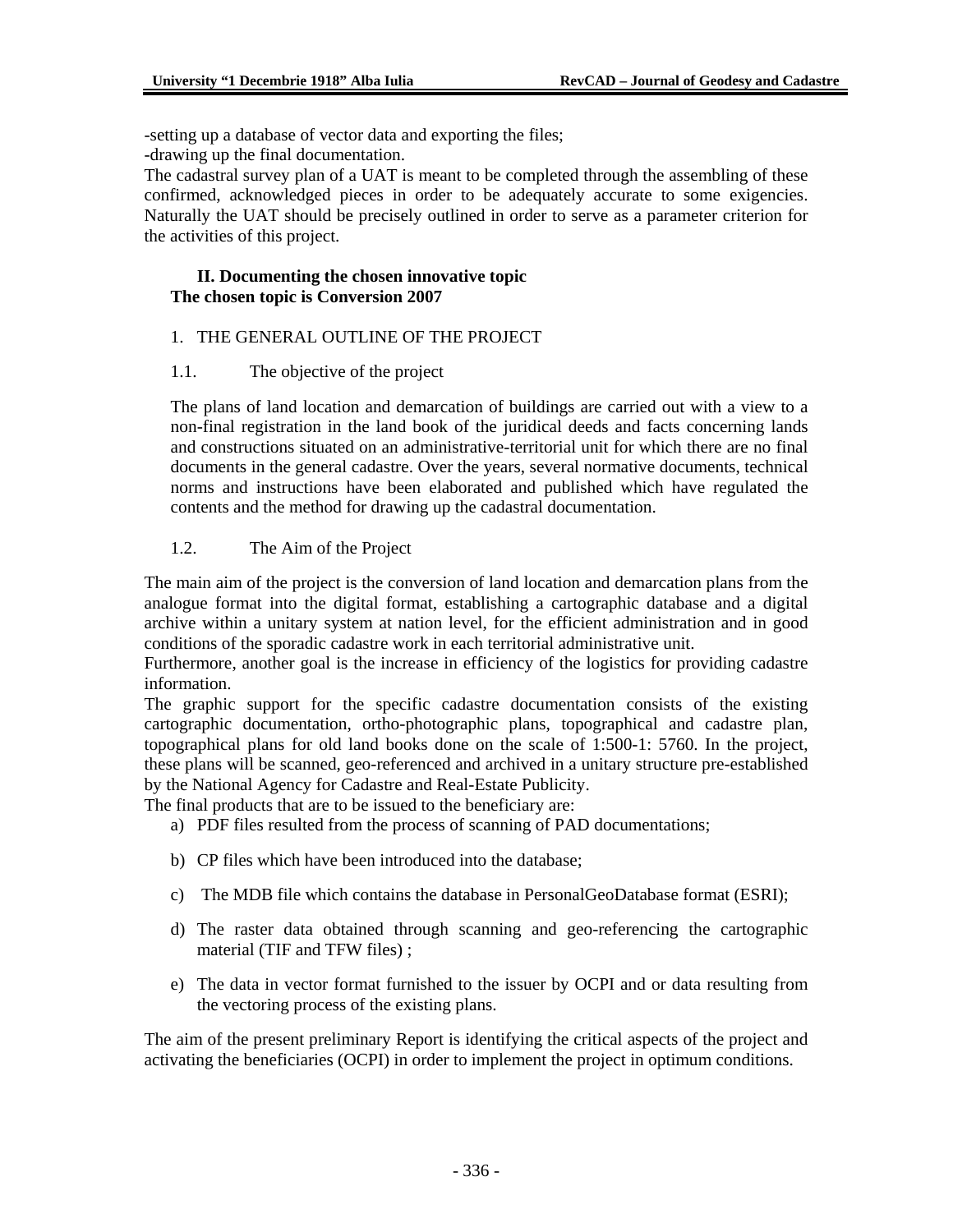### **III. Organizing a Brainstorming Session**

The Brainstorming technique is also known under many names and variants like the Osborn Method. It is maybe the most widely used technique, both because it has been used since 1983 and especially because in many cases it has set the path towards success. The method was suggested by Alex F. Osborn, the deputy dean of Buffalo University, U.S.A and it used as a source of inspiration a techniques used 400 years ago in India called "Prai-Barshana" ("Prai" meaning "outside yourself" and "Barshana" meaning "question".) The stages of the creative process have been acknowledged as :

• The Preparation which consists of :

-detecting the problem,

-defining the problem with the analysis of the significant data

• Finding the idea (the incubation  $+$  the enlightenment), which consists of:

-generating new ideas, finding new leads, selecting ideas with chances of achievement

• Finding the solution, which consists of :

-evaluating (verifying) the solutions suitable for application, -the final decision.

The meeting was held on the  $4<sup>th</sup>$  of Februry 2008 and it involved 7 persons, namely:

- -ing. M. D. M.
- ing.U.F.38 years
- ing. B.C. 43 years
- jurist. E.L. 46 years
- ing. K.E. 38 years
- inf. D.C. 40 years

The session started at 3: 15 PM and ended at 4 PM, with M.D.M acting as a group leader.

### **IV. The critical analysis and the classification of ideas**

Of all the ideas put forth in order to establish the stages of the project the following were eliminated:

- Those ideas that necessitated too much work time
- Those whose object was necessary to the achievement of the project.

Consequently after grouping and combination the following stages of the project were established:

- 1. The work project
- 2. Scanning the land location and demarcation plans
- 3. Scanning the existing cartographic documents
- 4. Geo-referencing Type B land location plans
- 5. Geo-referencing topographic and cadastre plans , Type A plot plans
- 6. Geo-referencing topographic and cadastre plans , Type B plot plans
- 7. Founding the PAD vector data database
- 8. The export of CP and MDB files
- 9. Establishing the digital data archive
- 10. Drawing up the final documentation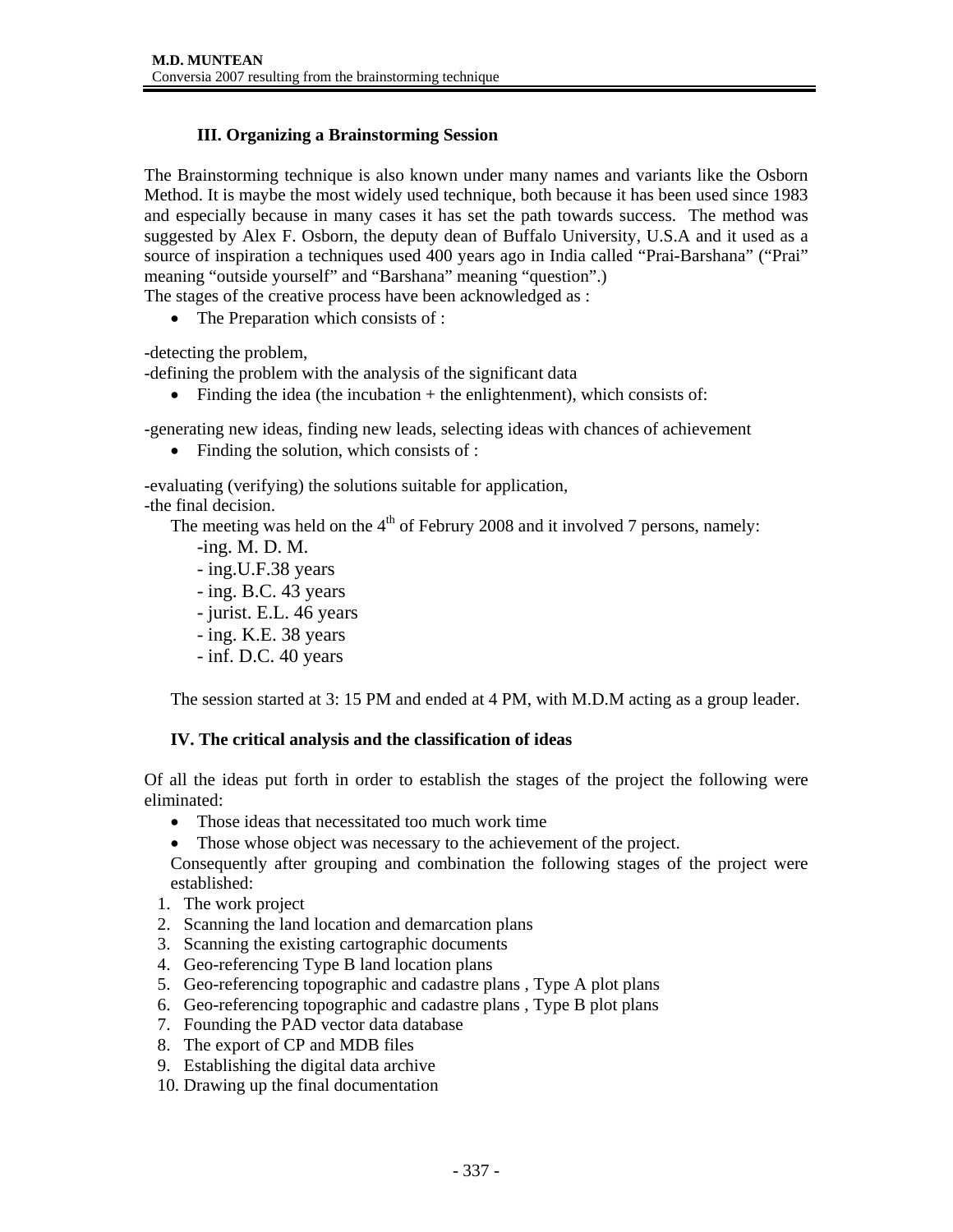

Fig.1. The project diagram

### **V. The multiple-criteria analysis**

 A criterion is a clear and well-defined point of view of the specialist in this field through which the specialist (alone, or in a team) limits, individuates and defines certain properties, characteristics, features that pertain to the analyzed object.

The most important criteria must be indentified (since these criteria are several, the analysis itself is called multiple criteria) and only in this way a relevant and unambiguous analysis can be carried out.

It is recommended that finding and choosing the criteria of a multiple criteria analysis should be done in one or two sessions of Brainstorming.

4 criteria have been taken into account for the multiple criteria analysis and they are:

- 1. The cost  $(C)$
- 2. The performances (P)
- 3. The time for getting the results (T)
- 4. The adaptability (A)

Determining the weight of each criterion:

The calculation of the weight ratios:

$$
Y = (p + Ap + m + 0, 5) / (-Ap + N_{crt}/2) \qquad (1)
$$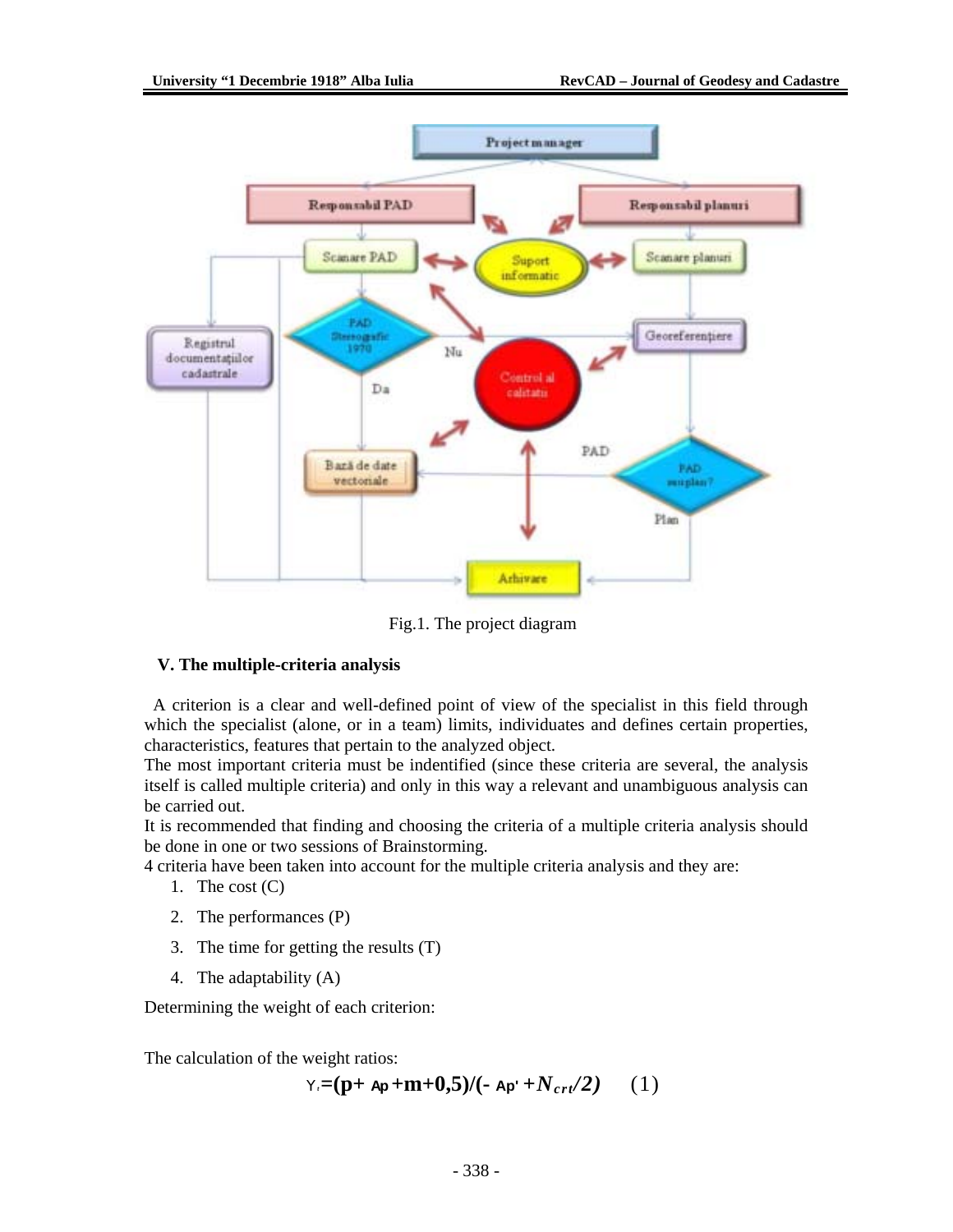In which:

**p** – is the sum of (linear) points obtained by the element taken into account;

*Ap* –the difference between the points of the element taken into consideration and the points of the element from the last level; if the element taken into account is the very one situated on the last level, then *Ap* has 0 value;

**m** – the number of sub-classified criteria (surpassed in the number of points by the criterion taken into account);

*N<sub>crt</sub>*- the number of criteria taken into consideration;

Ap **–**the difference between the points of the element taken into account and the points of the first element (resulting in a negative value); if the element taken into account in on the first level then Ap has 0 value.

**Determining the weight of each criterion:** 

$$
y_{1} = \frac{P + AP + m + 0.5}{-AP' + \frac{Ncrt}{2}} = \frac{3.5 + (3.5 - 0.5) + 3 + 0.5}{-(3.5 - 3.5) + 2} = 5
$$
 (2)

$$
y_2 = \frac{P + AP + m + 0.5}{-AP + \frac{Ncrt}{2}} = \frac{2.5 + (2.5 - 0.5) + 2 + 0.5}{-(2.5 - 3.5) + 2} = 2.33\tag{3}
$$

$$
y_3 = \frac{P + AP + m + 0.5}{-AP' + \frac{Ncrt}{2}} = \frac{1,5 + (1,5 - 0,5) + 1 + 0.5}{-(1,5 - 3,5) + 2} = 1
$$
  

$$
y_4 = \frac{P + AP + m + 0.5}{-AP' + \frac{Ncrt}{2}} = \frac{0,5 + (0,5 - 0,5) + 0 + 0.5}{-(0,5 - 3,5) + 2} = 0.20
$$
 (5)

*TABLE.1* 

|              |              |             | m           | A    | <b>Points</b> | <b>Level</b> | Yn            |
|--------------|--------------|-------------|-------------|------|---------------|--------------|---------------|
|              | $\upsilon$ . |             |             |      | ن کا ک        |              | ر ر.          |
| D            |              | $v_{\cdot}$ |             |      | ۰۰ می         |              |               |
| m            |              |             | $v_{\cdot}$ |      |               |              |               |
| $\mathbf{A}$ |              |             |             | U, J | $v_{\cdot}$   |              | $v, \angle v$ |

### Identifying all variants

The land location and demarcation plans (PAD) as well as the topographic and cadastre plans (PTC), land plot plans (PP) can be of the following types:

a) Type A PAD- The land location and demarcation plans carried out by using the 1970 stereographic system of coordinates;

b) Type B PAD- The land location and demarcation plans carried out by using other systems;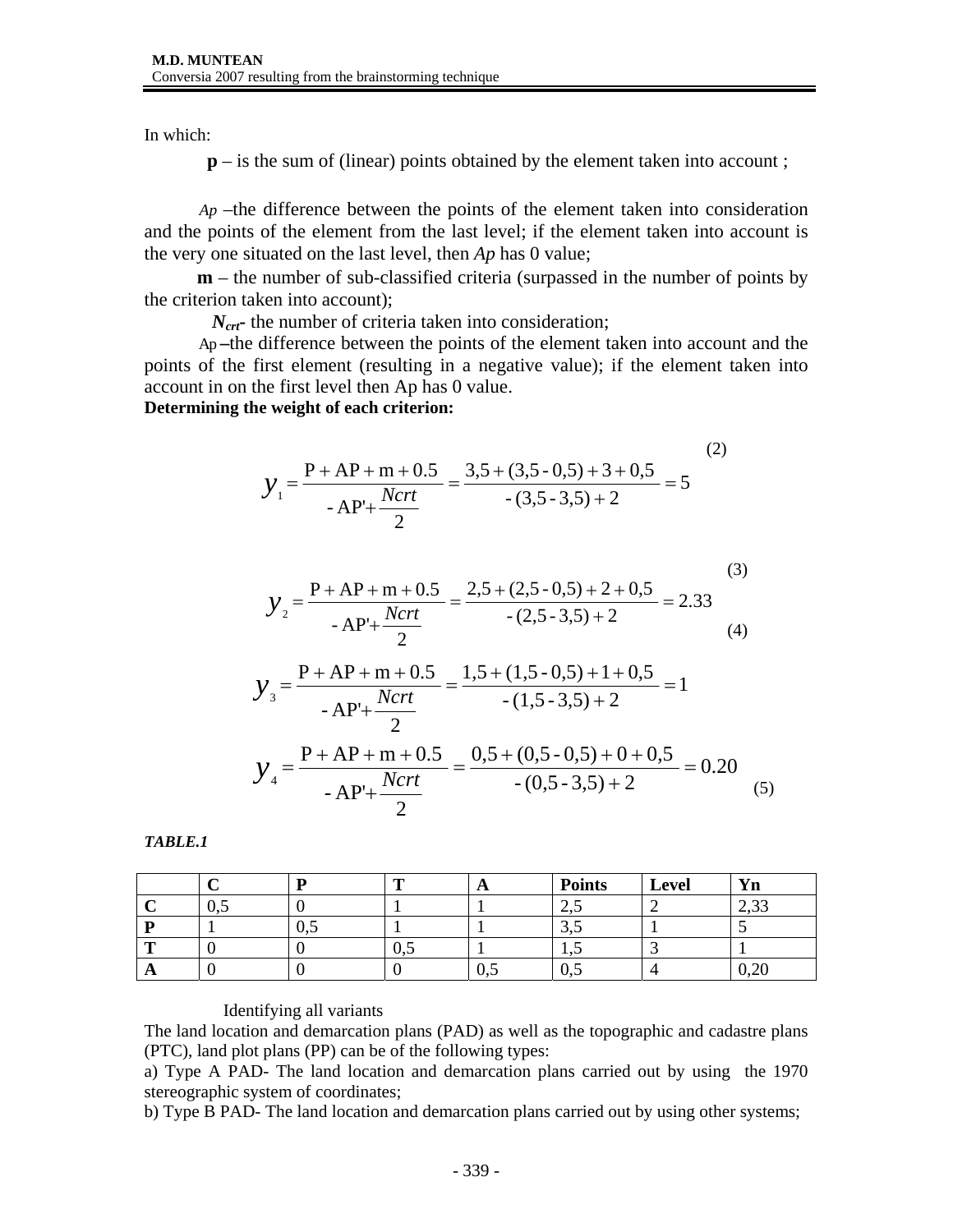c) Type A PTC and PP-topographic and cadastre plans which allow for direct geo-referencing (there is a frame or a rectangular grid);

d) Type B PTC and PP-topographic and cadastre plans which do not allow for direct georeferencing (it is necessary to identify some linking points).

*In order to achieve this project it is necessary to geo-reference and scan these types of land location and demarcation plans which is the most thorough from the point of view of its elaboration and the technical data contents.* 

#### **Assigning an "N" mark**

An "N" mark –called "grade of importance" or "grade of contribution" is assigned –which must be a full number (maximum grade 10). The grade is assigned to each variant according to each criterion.

#### TABLE 2

|                  | Var 1<br><b>PAD</b><br><b>Type A</b> | Var 2<br><b>PAD</b><br><b>Type B</b> | Var 3<br>PTC and<br>PP Type A | Var 4<br>PTC and<br>PP Type B |  |
|------------------|--------------------------------------|--------------------------------------|-------------------------------|-------------------------------|--|
| <b>Criterion</b> | Ni                                   | Ni                                   |                               | Ni                            |  |
|                  |                                      |                                      |                               |                               |  |
|                  | 10                                   |                                      |                               |                               |  |
|                  | 10                                   |                                      |                               |                               |  |
|                  |                                      |                                      |                               |                               |  |

*In order to achieve this project it is necessary to geo-reference and scan these types of land location and demarcation plans which is the most thorough from the point of view of its elaboration and the technical data contents.* 

Calculating the results of the "N" marks and the weight ratios

This calculation is done in a table called the *matrix of consequences*.

The sum of these results will be calculated, sums (usually unique values, associated to each variant) which will set the final classification.

| .BI |  |
|-----|--|
|-----|--|

|                       |      | Var I |            | Var II |            | Var III |            | Var IV |            |
|-----------------------|------|-------|------------|--------|------------|---------|------------|--------|------------|
| <b>Crit</b>           | Yi   |       | $Ni N* Yi$ |        | $Ni Ni*Yi$ |         | $Ni Ni*Yi$ |        | $Ni Ni*Yi$ |
| $ {\bf C} $           | 2,33 |       | 9 20,97    |        | 8 18,64    |         | 8 18,64    |        | 6 13,98    |
| $\mathbf{P}$          | 5    |       | 10 50      |        | 4 20       |         | 8 4 0      |        | 6 30       |
| T                     | 1,00 |       | 10 10,00   |        | 44         |         | 88         |        | $5\vert 5$ |
| A                     | 0,20 |       | 9 1,80     | 5 1    |            |         | 9 1,80     |        | 7 1,40     |
| <b>Final</b>          |      |       | 82,77      |        | 43,64      |         | 68,44      |        | 50,38      |
| <b>Classification</b> |      |       |            |        |            |         |            |        |            |